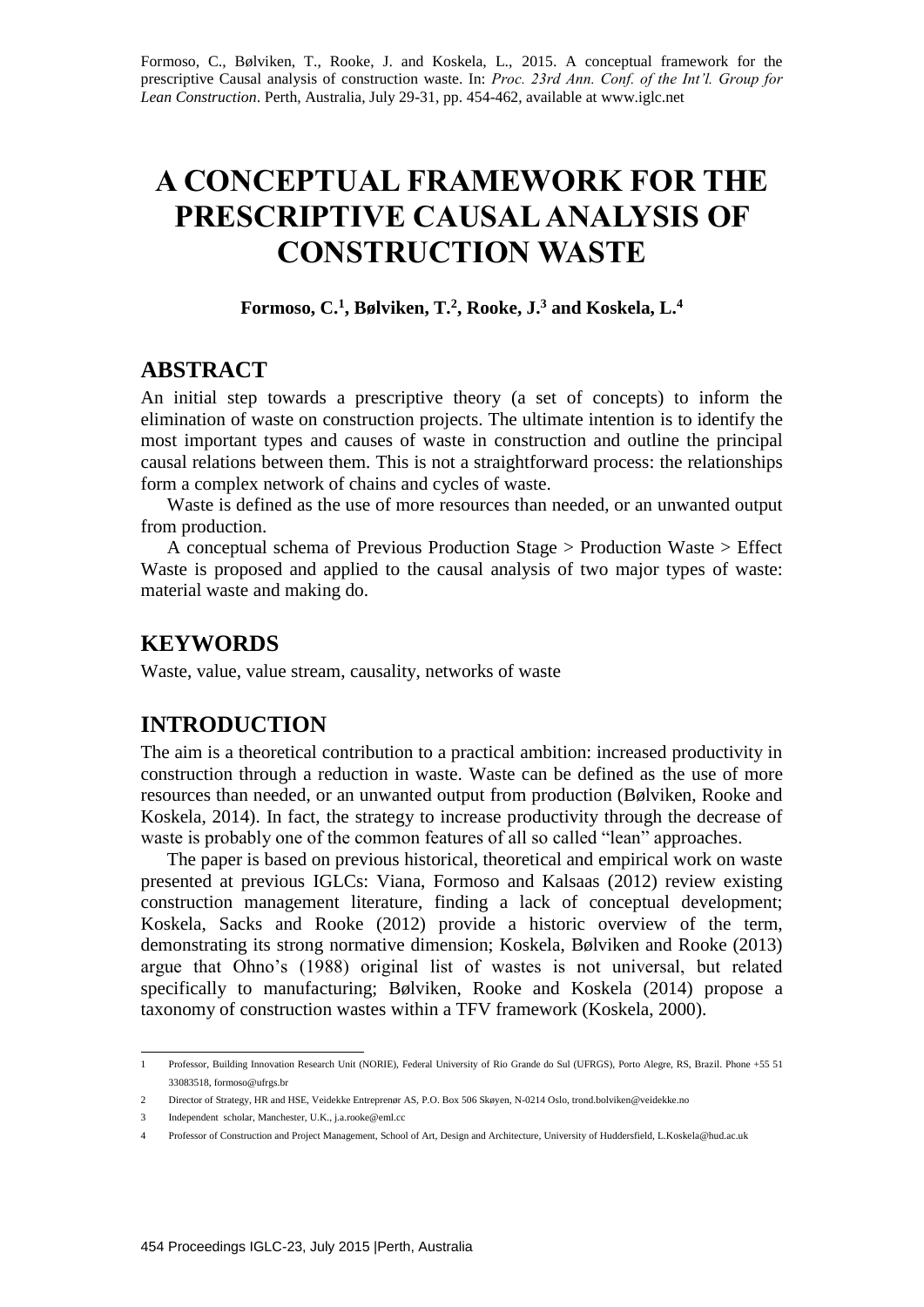The objective is a more thorough conceptualization, that can be used for systematic waste reduction; specifically, an initial understanding of the causal relations between different kinds of waste. The difficulty lies in the complexity of these relations; not only the sheer number of possible relations, but also the qualitatively different logistical, financial and social dimensions on which they lie (Andersen et al., 2008). For this first step, we have focussed on two types of waste (making do and material waste) and have restricted our analysis to the logistical dimension (primarily the 'physics' of production).

We first recap and update the Viana, Formoso and Kalsaas (2012) review. This is followed by a conceptual exploration of the nature of cause in production. Finally, drawing on previously published case studies, we present models of the causal networks surrounding the two types of waste.

# **REVIEW OF PREVIOUS STUDIES**

1

This section presents a review of papers that have investigated waste in construction, including concepts adopted, metrics, and type of feedback provided, mostly based on a previously published literature review (Viana, Formoso & Kalsaas 2012). It is complemented by additional papers published between 2012 and 2015 (Fernández-Solis and Rybkowski, Z. 2012; Sarhan, Pasquire and King 2014; Perez and Costa, 2014, Bølviken, Rooke and Koskela 2014). The main sources were IGLC conference papers, Lean Construction Journal and seven mainstream construction management journals<sup>5</sup>. After the first selection of papers, a database was created in a citation manager, in order to check duplicates and apply quality criteria in the selection of papers. Some additional references cited in the selected papers were also included in the database. After several refinements, 56 papers were selected. These were analysed in detail, considering the following content: (i) the concept of waste adopted, whether it was explicit or not; (ii) the kind of waste that has been analysed; and (iii) the main contribution of the paper to the topic of construction waste. The main conclusions of the literature review follow:

(a) Many papers do not present a clear definition of waste, either explicit or implicit. Only 41% properly presented a conceptualisation of waste in a broad sense, and 16% defined only a specific kind of waste that was addressed, such as rework, making-do, or defects. Three different groups of concepts were identified in the set of papers: (i) waste as non value-adding activities (29 papers); (ii) waste as material loss (10 paper); (iii) specific types of waste (17 papers), such as rework;

(b) There are different conceptualizations of the same type of waste, which makes it difficult to perform a meta-analysis of the data. For instance, several papers discuss the incidence of rework in construction projects (e.g. Ashford, 1992; Love 2002). However, none of them contain much discussion of the concept of rework, nor a clear definition from the industrial engineering point of view. Moreover, the source of data is not always fully described, there is little contribution on how to measure rework, or investigation of its root causes.

 $5$  Architectural Engineering and Design Management; Building Research & Information; Construction Management and Economics; Engineering, Construction and Architectural Management; Journal of Architectural Engineering; Journal of Construction Engineering and Management; Journal of Management in Engineering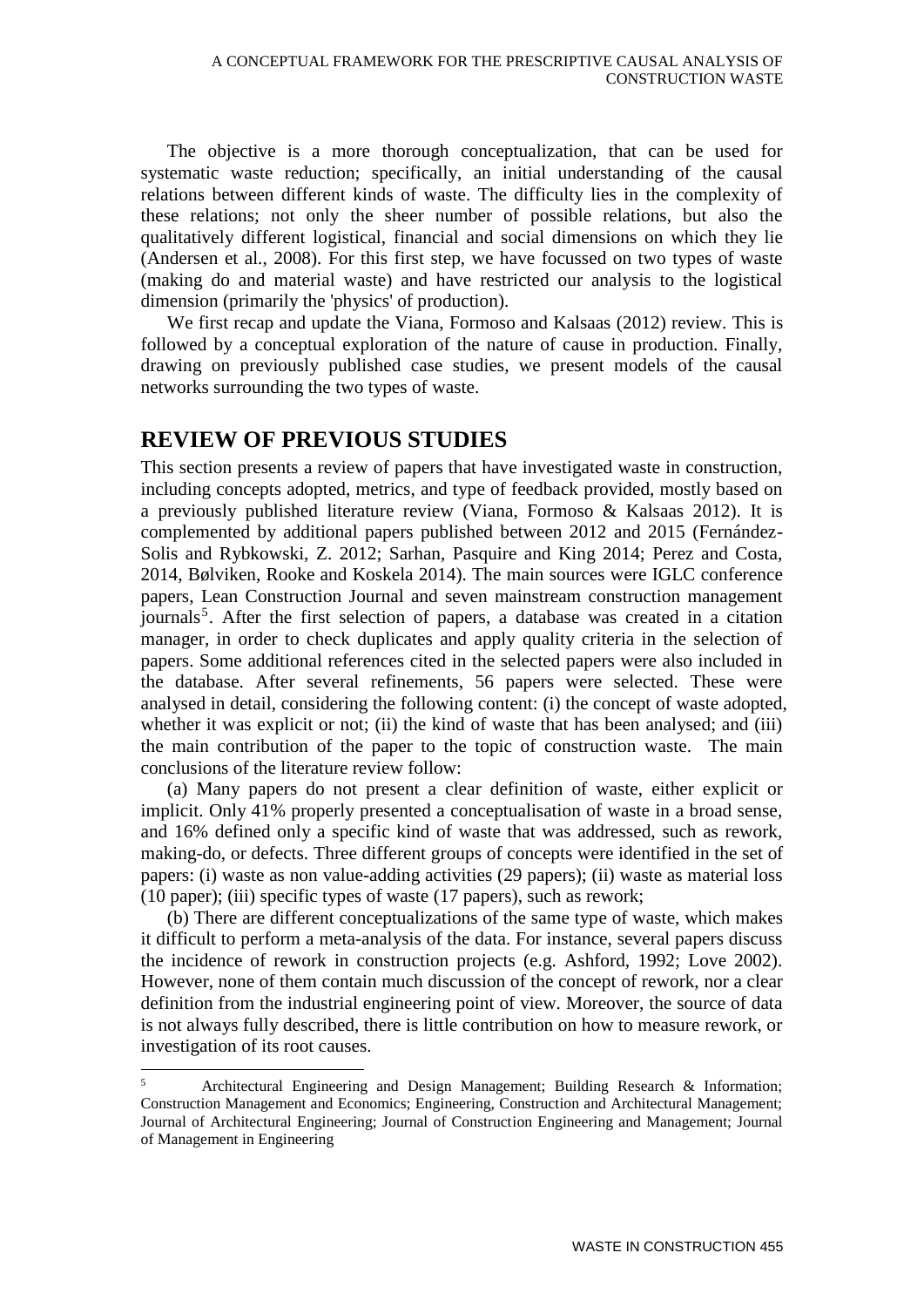(c) Two main types of contribution can be identified: investigation of causes; and production of metrics. However, nearly half of the papers were mainly based on surveys. A wide range of indicators has been used, ranging from physical quantities, such as the volume of debris taken from the site (Gavilan and Bernold 1994; Poon et al., 2004), to costs, such as defective products (Ledbetter, 1994) and rework (Hwang et al., 2009). Time has often been used, especially to identify the share of non-value adding activities (Horman and Kenley 2005; Forsberg and Saukkoriipi 2007; Yu et al. 2009; Kalsaas 2010), as well as the number of non-value adding steps (Lapinski, Horman and Riley 2006; Mao and Zhang, 2008).

(d) Proposed actions for reducing or eliminating waste are also very diverse. Some papers describe attempts to change practices by implementing lean techniques (Nahmens and Ikuma, 2011), while others use simulation models to support decision making, by testing measures to reduce the share of non value-adding activities (e.g. Tommelein, Riley and Howell 1999; Sacks, Esquenazi and Goldin 2007).

(e) The number of papers on the development of methods for identifying and measuring waste is relatively small and most focus on two types of method: the measurement of material loss, including direct and indirect waste (e.g. Sloyles 1976; Formoso et al., 2002) and value stream mapping for assessing the share of non valueadding activities and designing a future state (e.g. Choi et al., 2002; Yu et al 2009).

Overall, the number of papers is small, considering its relevance for the field of construction management. Some studies from the Lean Construction community pointed out the need to use a broader conceptualization of waste, based on the idea that it is necessary to remove activities that do not add value from the perspective of the client (Formoso et al., 2002; Koskenvesa, 2008; Koskela, 2004). Most studies do not discuss the conceptualization of waste at an abstract level. Some simply adopt an operational definition in order to guide data collection.

## **STATIC, DYNAMIC AND COMPLEX WASTE**

Waste in construction can be divided into static and dynamic. Static waste is additive, whereas dynamic waste propagates in complex and emergent ways. The relationships between wastes can take several forms, including linear chains, cycles, and networks. The relationships between wastes can be either uni-directional or interactive.

#### **STATIC WASTE**

Static waste can be divided into two types: point-wise, occurring in the framework of an individual tasks, adding to the use of resources, but always in the same way; system-wide, consisting of sub-optimal work-flows, e.g. unnecessary tasks.

The salient feature of static waste is that it does not increase unpredictability (variability). It has been designed into a task or production system, i.e. is a question of bad design. Thus, the solution is to redesign the task or production system.

#### **DYNAMIC PROPAGATION OF WASTE**

This section is based on Hopp and Spearman (1996, 2000).

There are two types of variability in flows of production: process-time variability and flow variability. Process-time is the time required to process a task at one workstation. It is subject to: natural variability (minor fluctuation due to differences in operators, machines and material); random outages; setups; operator availability;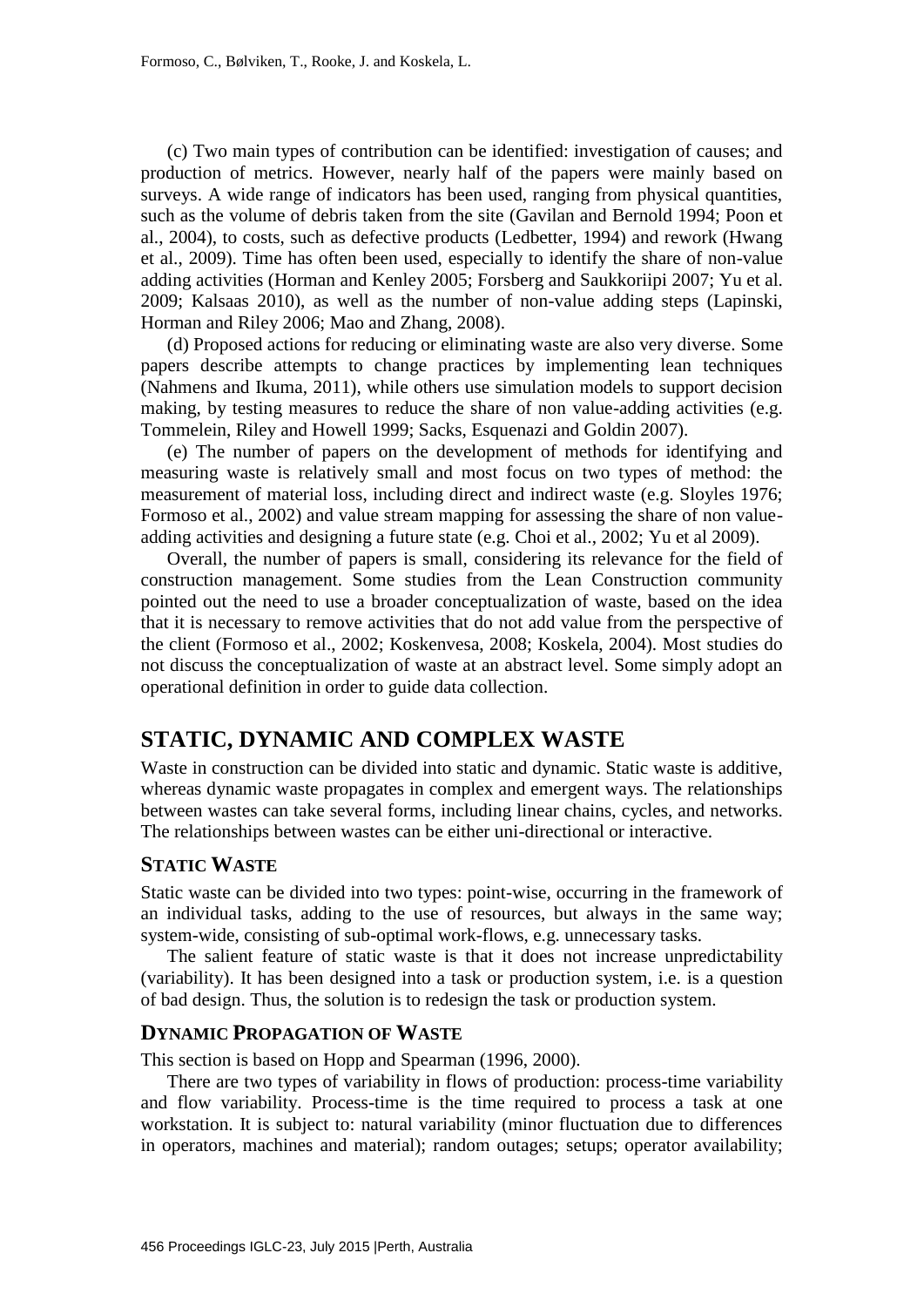and rework (due to unacceptable quality). Waste is a major cause of this variability. Flow determines the arrival of jobs at a particular workstation. Where this deviates from an agreed schedule, waste is also a major, though perhaps not the only cause.

It can be shown that variability increases lead time. If it is not possible to reduce variability, one or more of the following have to be accepted: long lead times and high WIP levels, wasted capacity, lost output.

Queuing theory is useful in demonstrating how waste generates other waste in the temporal dimension of production. Another important result contribution is to show that variability early in the line is more disruptive than variability late in the line.

Countermeasures against dynamic waste include continuous improvement and optimal production control (e.g. pull/push decisions, location and sizing of buffers).

#### **CHAINS, CYCLES, NETWORKS AND PATTERNS OF WASTE**

Both Ohno (1988:55) and Shingo (2005:154) introduce a conceptualization of causal relationships between the different wastes where one type of waste (overproduction) is a 'primary' waste generating other wastes. Koskela, Bølviken and Rooke (2013) refer to this phenomena as a chain of wastes with one waste acting as a core or lead waste. The reasoning of all three is that by attacking this core, one can also eliminate the wastes caused by it. There can however be good reasons to focus on the resulting waste. For example, if overproduction is the effect of one or more chains of waste, an operational strategy focusing on the reduction of this effect can trigger a root cause analysis leading to the core wastes in the system. In this example, overproduction can be seen as both core and result waste; instead of a linear chain, we see a cycle of waste generating waste (Ohno, 1988, p. 55).

Furthermore, if one waste in a cycle is causing several others and these result wastes are also interconnected, we can conceive a complex network of wastes. The network is characterized by the causal interconnections between its nodes.

Finally, the causal connections between nodes as not necessarily uni-directional. They can be reciprocal, A leading to B while at the same time B leads to A.

Our line of reasoning has taken us from the conceptualization of a linear chain with clear causes and effects to a complex network with both uni-directional and interactive connections between the nodes. In such a complex network we may not be able to identify and analyse all the connections. We see a pattern, but are not able to decompose or decode the network in all its components and interconnections.

# **CONCEPTUAL MODEL**

Here, a conceptual model is proposed for representing causal relationships between different types of waste. The model is concerned with production control, pointing out categories of waste that should be the focus of waste elimination in production management. If the focus is another stage of construction projects, such as design, procurement, supply chain management, other waste categories should be identified.

The conceptual model is represented as a network of constructs, as shown in Figure 1, being divided into three main zones:

1. Effects (terminal or result waste): these are formed by traditional categories of waste that are strongly related to the effects of wasteful production processes. Some of these categories have been the focus of several measurement studies, such as material losses, and non value-adding time.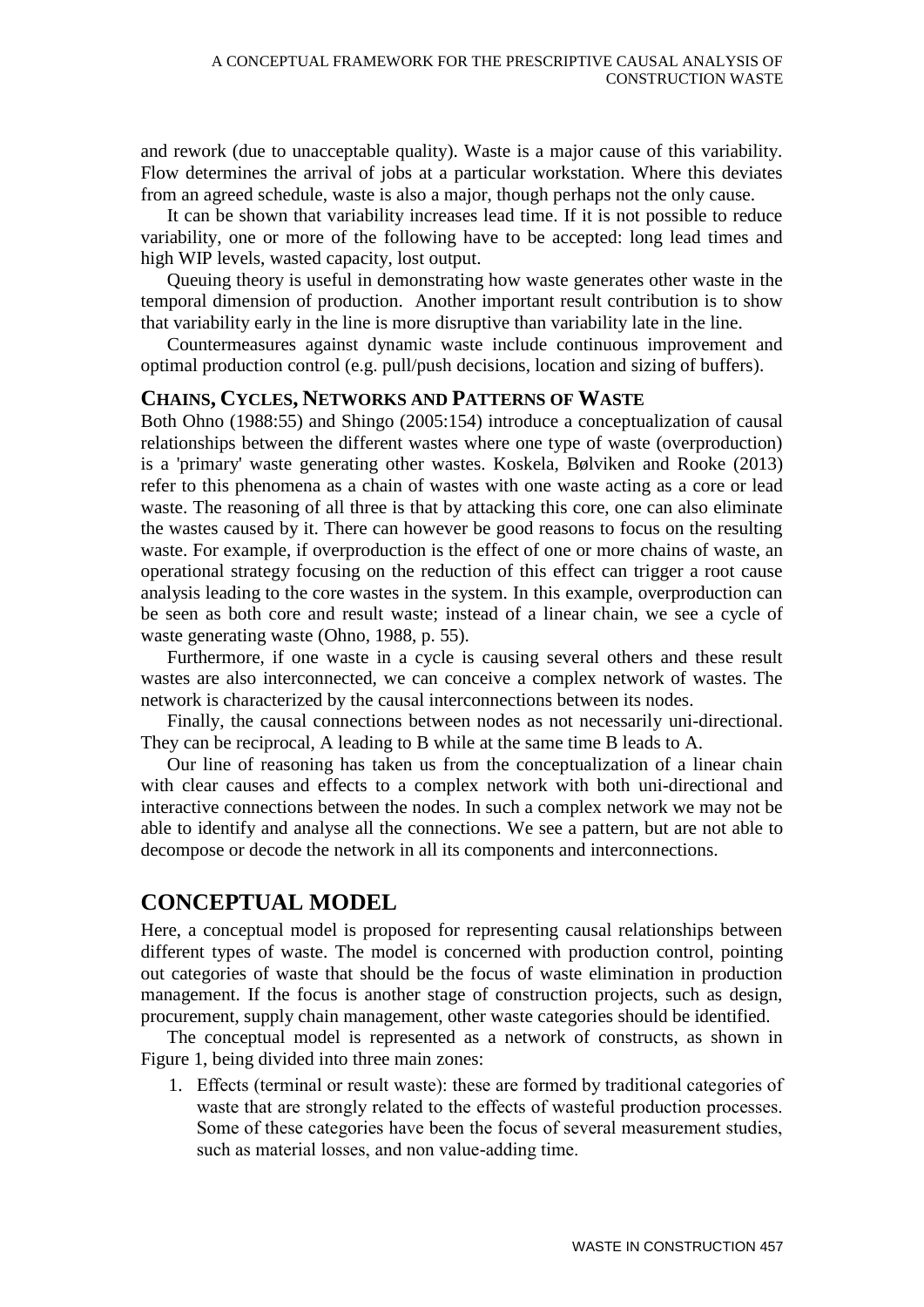- 2. Production waste: these are the categories that are relevant for production control. Some of them represent concepts that are not widely known or used as a focus for improvement in the industry, such as making-do, work in progress, unfinished work. In fact, its inclusion is due not only to its importance in performance improvement, and also because these concepts might be useful to show non-obvious problems. Waste is not always obvious: it "often appears in the guise of useful work" (Shingo 1988:71). Each production waste category has cause-effect relationships not only with terminal waste categories, but also with other production waste categories.
- 3. Previous production stages: in this zone some of the previous production stages are represented, since failures in those stages are the root causes for the production waste categories. Understanding the relationships between previous production stages and production categories is important for devising strategies for waste elimination.

This model is relatively consistent with other conceptualisations. Fernandez-Solis and Rybkowski (2012) proposed three different waste concepts: discrete; synergistic; and systemic. The first corresponds to terminal waste; the second includes production waste, plus categories related to some of the previous production stages at the project level; the third mostly relates to the loose coupling of stakeholder organizations, resulting in duplication of effort and miscommunication. The concept of institutional waste (Sarhan, Pasquire and King 2014), though based on a different theoretical framework, is similar to synergistic waste, existing at the supply chain level.

Figure 2 presents constructs and connections identified in a case study by Formoso et al. (2002), Figure 3 presents a similar network for a study of making do (Formoso et al., 2011).

## **CONCLUSION**

The causal models provided in the previous section represent a first step towards a systematic and comprehensive analysis., providing a three part conceptual framework and outlining some causal relationships between major categories of waste. They represent waste as a complex and dynamic causal network in which waste generating further waste, sometimes in a uni-directional, but often in an interactive and/or cyclical manner. Figures 2 and 3 demonstrate the application of the generic model to empirical studies of actual waste generated on site.

The models are limited to a logistical analysis, but are capable of being extended to include financial and organizational dimensions. The conceptual model does not, as yet, include a measurement of magnitude which would show the increase in downstream waste generated by upstream waste. Perhaps for this reason, it does not yet indicate any candidates for a core waste or wastes. Alternatively, it may be that such central wastes are not to be identified in construction and that the causal mechanisms are much more diffuse than in manufacturing.

The next step will be to build on these models, supplementing them with further conceptual development and additional empirical data.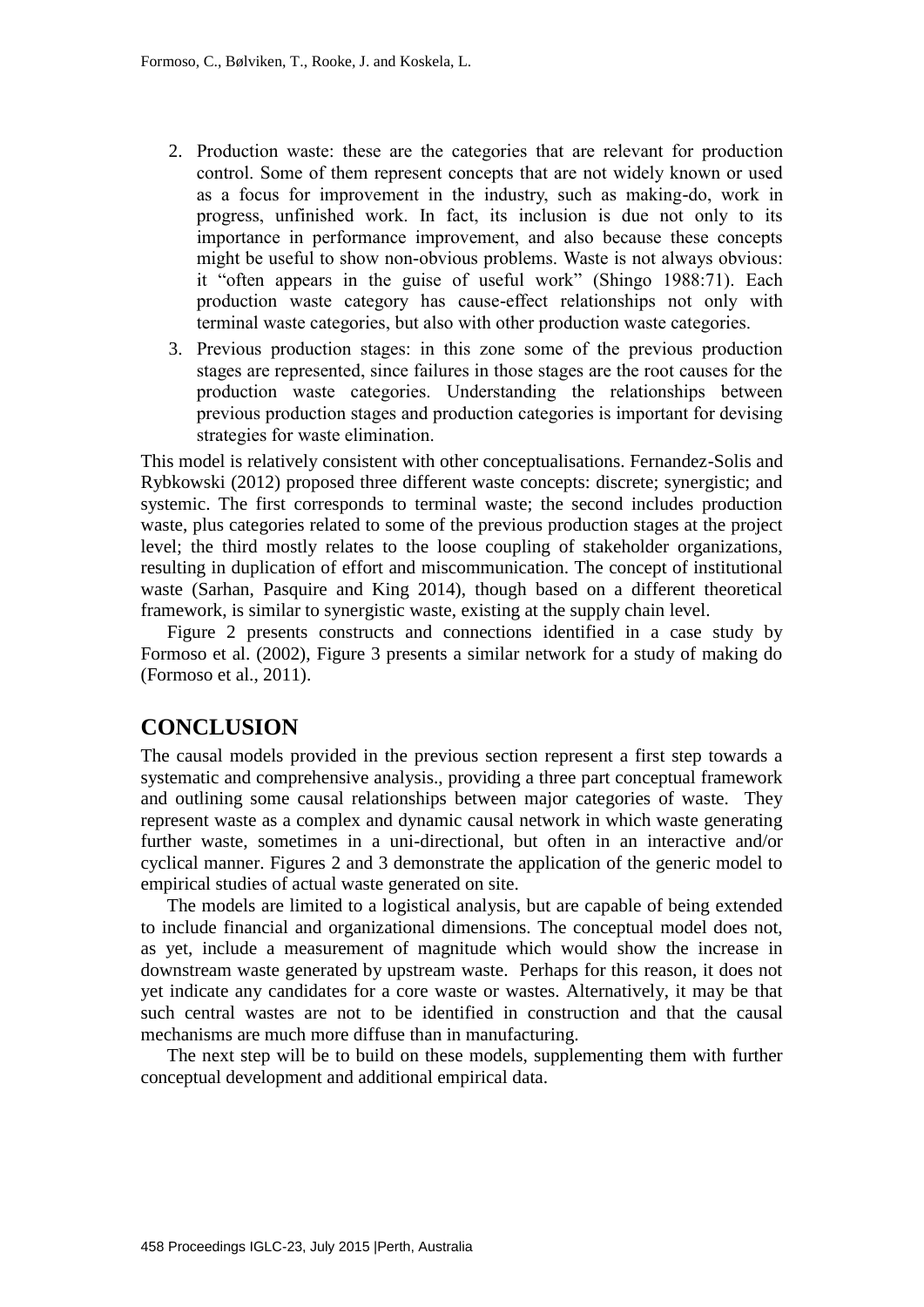



*Figure 2: Causal network for material waste (based on Formosa 2002)*



*Fig 3: Causal network for making do waste (based on Formoso, Sommer, Koskela and Isatto 2011)*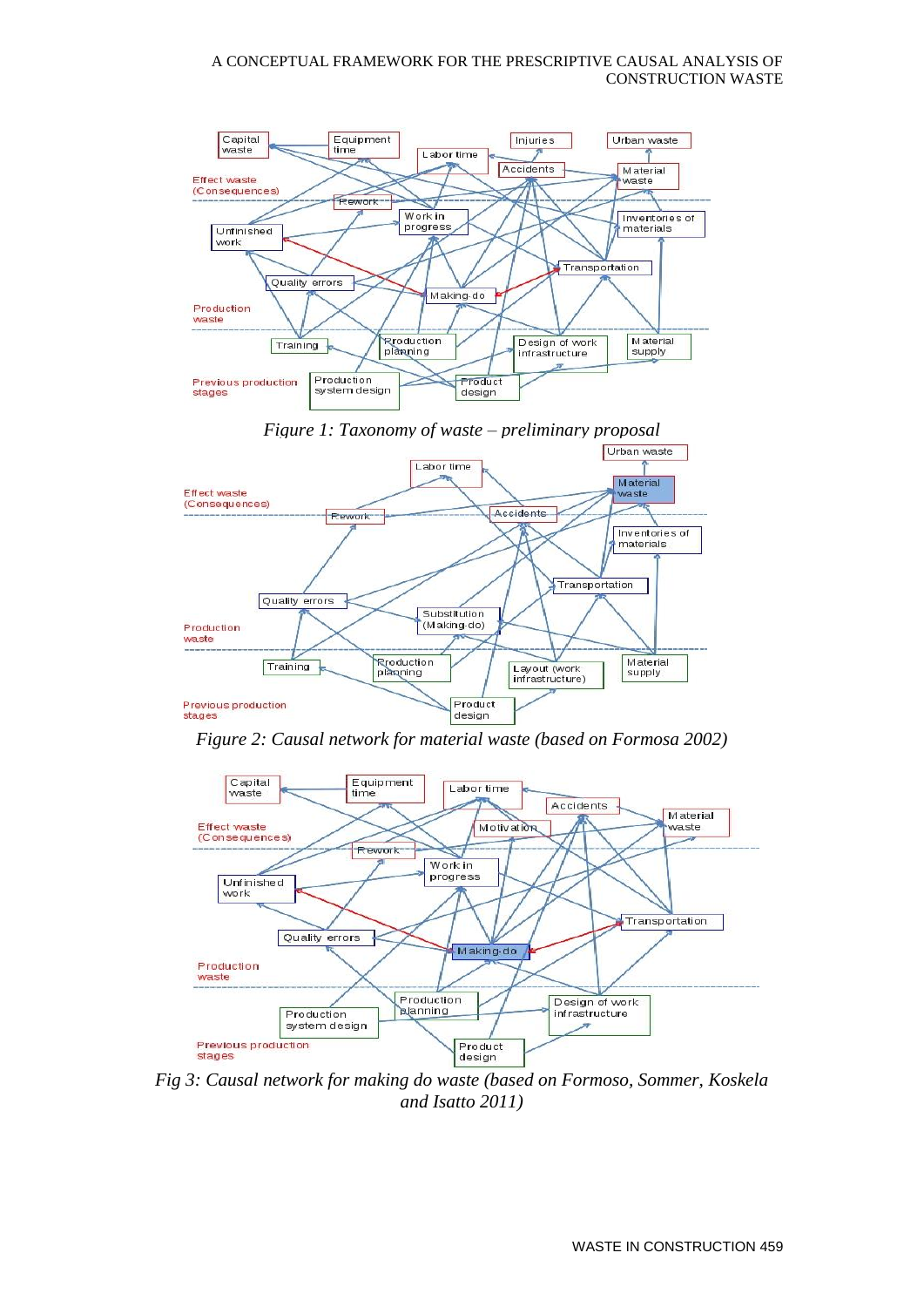## **REFERENCES**

- Andersen, B., Bølviken, T., Dammerud, H. S. and Skinnarland, S., 2008. Approaching construction as a logistical, economical and social process. In: *Proc. 16th Ann. Conf. of the Int'l. Group for Lean Construction*. Manchester, UK, July 16-18.
- Bølviken, T., Rooke, J. and Koskela, L., 2014. The Wastes of production in construction – A TFV based taxonomy. In: *Proc.22ndAnn. Conf. of the Int'l. Group for Lean Construction*. Oslo, Norway. June 23-27.
- Bossink, B. A. G. and Brouwers, H. J. H., 1996. Construction waste: quantification and source evaluation. *Journal of construction engineering and management.* 122(1), pp. 55-60.
- Choi, S., Ku, T. H., Yeo, D. H. and Han, S. H., 2002. Waste elimination of mucking process of a petroleum storage tunnel through the value stream analysis. In: *Proc. 16th Ann. Conf. of the Int'l. Group for Lean Construction*. Manchester, UK, July 16-18.
- Fernández-Solis, J. L. and Rybkowski, Z., 2012. A theory of waste and value. *International Journal of Construction Project Management*, 4(2), pp.89-105.
- Formoso, C. T., Soibelman. L., Cesare, C. D. and Isatto, E. L., 2002. Material waste in building industry: Main causes and prevention. *Journal of Construction Engineering and Management.* 128(4), pp. 316-325.
- Formoso, C. T., Sommer, L., Koskela, L. & Isatto, E. L., 2011. An exploratory study on the measurement and analysis of making-do on construction sites. In: *Proc.19thAnn. Conf. of the Int'l. Group for Lean.* Lima, Perú, July 13-15.
- Forsberg, A. and Saukkoriipi, L., 2007. Measurement of waste and productivity in relation to lean thinking. In: *Proc.15thAnn. Conf. of the Int'l. Group for Lean Construction*. Michigan, USA. July 18-20.
- Gavilan, R.M. and Bernold, L.E., 1994. Source evaluation of solid waste in building construction. *Journal of Construction Engineering and Management.* 120(3). pp. 536-552.
- Hopp, W. & Spearman, M., 2000. Factory Physics: Foundations of manufacturing management (Second edition) Irwin McGraw-Hill, Boston.
- Horman, M. J. and Kenley, R., 2005. Quantifying levels of wasted time in construction with meta-analysis. *Journal of Construction Engineering and Management.* 131(1), pp. 52-61.
- Hwang, B. G., Thomas, S. R., Haas, C. T. and Caldas, C., H. 2009. Measuring the impact of rework on construction cost performance. *Journal of Construction Engineering and Management*. 135 (3), pp. 187-198.
- Kalsaas, B.T., 2010. Work-time waste in construction. In: *Proc*. *18th Ann. Conf. of the Int'l. Group for Lean Construction*. Haifa, Israel, July 14-16
- Koskela, L., 1992. *Application of the new production philosophy to construction.* Technical Rep. Center for Integrated Facility Engineering, Dept. of Civil Engineering, Stanford University, CA.
- Koskela, L., 2000. *An exploration towards a production theory and its application to construction*. PhD. VTT Technical Research Centre of Finland.
- Koskela, L., 2004. Making-do the eighth category of waste*.* In: *Proc. 12th Ann. Conf. of the Int'l. Group for Lean Construction. Helsingør, Denmark, Aug. 3-5.*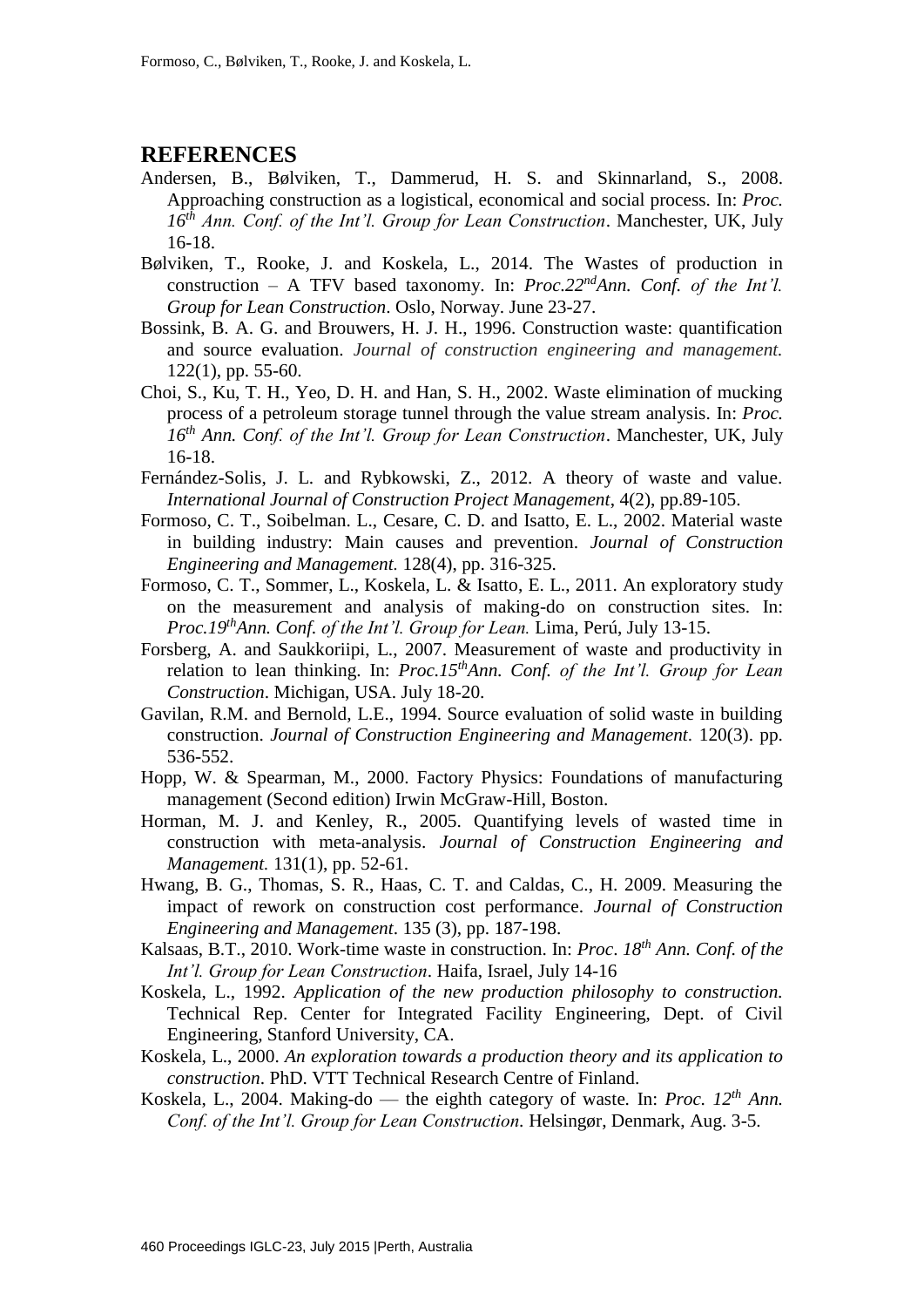- Koskela, L., Bølviken, T. and Rooke, J., 2013. *Which are the wastes of construction?* In: *Proc. 21st Ann. Conf. of the Int'l. Group for Lean Construction*. Fortaleza, Brazil, Aug. 31-2.
- Koskela, L., Sacks, R. and Rooke, J., 2012. A brief history of the concept of waste in production. In: *Proc*. *20th Ann. Conf. of the Int'l. Group for Lean Construction*. San Diego, USA, July 18-20.
- Koskenvesa, A., Koskela, L., Tolonen, T. and Sahlstedt, S., 2008. Waste and labor productivity in production planning. In: *Proc*. *18th Ann. Conf. of the Int'l. Group for Lean Construction*. Haifa, Israel, July 14-16
- Lapinski, A. R., Horman, M. J. and Riley, D. R., 2006. Lean processes for sustainable project delivery. *Journal of Construction Engineering and Management.* 132(10). pp. 1083-1091.
- Ledbetter, W. B., 1994. Quality performance on successful project. *Journal of construction engineering and management.* 120(1). pp. 34-46.
- Love, P., 2002. Influence of project type and procurement method on rework costs in building construction projects. *Journal of Construction Engineering and Management.* 128(1). pp. 18-29.
- Mao, X. and Zhang, X., 2008. Construction process reengineering by integrating lean principles and computer simulation techniques. *Journal of Construction Engineering and Management,* 134(5). pp. 371-381.
- Nahmens, I. and Ikuma, L. H., 2011. Effects of lean on sustainability of modular homebuilding. *Journal of Architectural Engineering*. (2). pp.25.
- Ohno, T. 1988. *Toyota Production System.* New York: Productivity Press.
- Perez, C. T. and Costa, D. B., 2014. Concepts and methods for measuring flows and associated wastes. In: *Proc.22ndAnn. Conf. of the Int'l. Group for Lean Construction*. Oslo, Norway. June 23-27.
- Poon, C. S., Yu, A. T. W., Wong, S. W. and Cheung, E., 2004 'Management of construction waste in public housing projects in Hong Kong. *Construction Management and Economics*. 22(7). pp. 675-689.
- Sacks, R., Esquenazi, A. and Goldin, M., 2007. LEAPCON: Simulation of lean construction of high-rise apartment buildings. *Journal of Construction Engineering and Management*. 133(5). pp. 374-384.
- Sarhan, S., Pasquire, C. and King, A., 2014. Institutional waste within the construction industry: an outline. In: *Proc.22ndAnn. Conf. of the Int'l. Group for Lean Construction*. Oslo, Norway. June 23-27.
- Shingo, S., 1988. Non-stock production: the Shingo system for continuous improvement. Cambridge: Productivity Press.
- Shingo, S., 2005. A study of the Toyota production system. Boca Raton, London and New York: CRC Press.
- Sloyles, E. R., 1976. Material wastage A misuse of resources. Batiment International, *Building Research and Practice*. 4(4), pp 232.
- Tommelein, I. D., Riley, D. R. and Howell, G., 1999. Parade game: Impact of work flow variability on trade performance. *Journal of Construction Engineering and Management.* 125 (5), pp.304-310.
- Viana, D. D., Formoso, C. T. and Kalsaas, B. T., 2012. Waste in construction: A systematic literature review on empirical studies. In: *Proc*. *20th Ann. Conf. of the Int'l. Group for Lean Construction*. San Diego, USA, July 18-20.